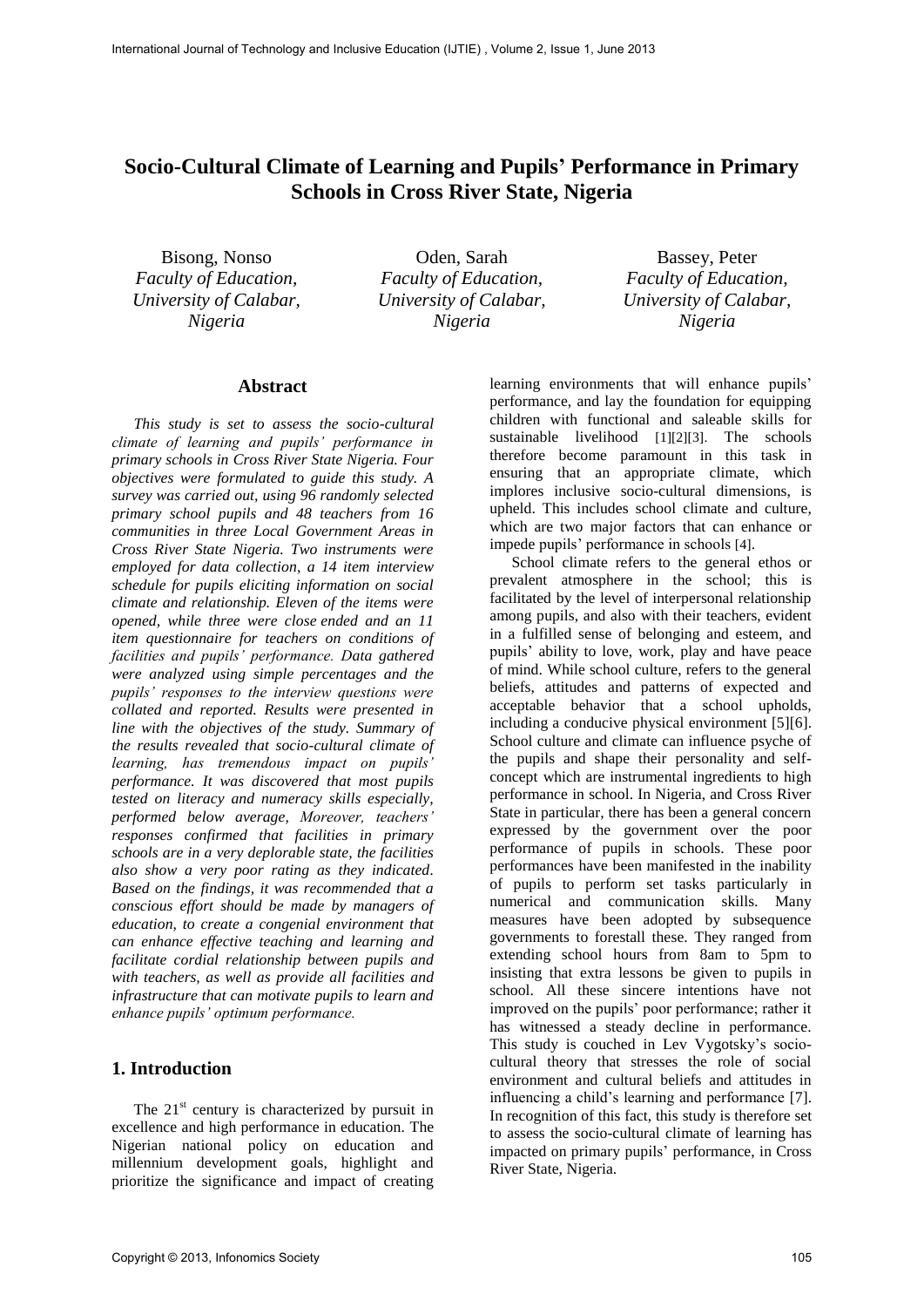## **2**. **Objectives**

The following specific objectives have been set to guide the study.

- 1. To determine the extent to which the physical environment of schools enhances pupils' performance.
- 2. To establish the nature of relationship between pupils and with their teachers, and the impact it has on their performance.
- 3. To determine the influence of school culture on primary school pupils' performance.
- 4. To determine the primary school pupils' performance in literacy, numeracy and life skill acquisition.

#### **3. Methodology**

 A survey of 96 randomly selected primary school pupils and 48 teachers from 16 communities in three local government areas in Cross River State, Nigeria were used. Two instruments were used for data collection, a 14 item interview schedule for pupils eliciting information on social climate and ended questions, while three were open ended. Teachers on the other hand, responded to an 11 item questionnaire on conditions of facilities in the schools and pupils' performance. Data gathered were analyzed using simple percentages and the pupils' responses to the interview questions were collated and reported.

#### **4. Data presentation and Discussion**

The results of the data analysis are presented in line with the objectives of the study.

**Objective I:** Extent to which the physical environment of schools enhance pupils' performance.

|                     |  | Table 1. Physical environment of schools and |  |
|---------------------|--|----------------------------------------------|--|
| pupils' performance |  |                                              |  |

| <b>Pupils' Responses</b>           | Percentage       |
|------------------------------------|------------------|
|                                    | <b>Responses</b> |
| Do you like your school?           | 100              |
| My School is beautiful with flower | 47               |
| trees.                             |                  |
| We have enough seats in our class  | 38               |
| rooms.                             |                  |
| Our school has good toilets.       | 29               |
| There is water flowing in the      | 20               |
| school compound.                   |                  |
| Our school has first aid materials | 44               |
| in the box                         |                  |
| There is playground in the school  | 53               |

The Summary of the data above revealed that in the schools sampled, all the children indicated by 100% that they loved their school, however, it was discovered that they lacked very fundamental and essential facilities that promote a conducive environment for effective teaching and learning. Overall observation of the physical environment of most schools visited, were adjudge to be very unattractive. They had no flower trees, some of the buildings looked rustic with old paints, while some of the physical structures on were moribund. It makes the schools look bare. This is evidenced by the very low percentage in response of pupils who indicated that they lacked good toilets (29%), drinking water (20%), enough seats in the classroom (38%) and first aid materials (44%). Playground, which is very crucial in the overall development of mental and physical health, is indicated by only 53% of pupils as available in their schools. On siting the playgrounds, it was observed that most of them were not adequate as they were not entirely on flat ground and not grassed. Others were mere spaces existing on the school compound close to the major busy roads.

**Table 2. Summary of Teachers' responses on the conditions of facilities in Primary schools in Cross River State** 

| UT 055<br>ліусі этате    |                                          |                                                        |                      |                                    |  |
|--------------------------|------------------------------------------|--------------------------------------------------------|----------------------|------------------------------------|--|
| <b>Facility</b>          | Availab<br>le $\left(\frac{9}{6}\right)$ | <b>Not</b><br>Availab<br>le $\left(\frac{9}{6}\right)$ | Adequa<br>te $(\% )$ | <b>Not</b><br>Adequa<br>te $(\% )$ |  |
| Drinking<br>water        | 8                                        | 92                                                     |                      |                                    |  |
| Toilet for<br>Boys/Girls | 17                                       | 83                                                     |                      |                                    |  |
| School<br>Library        | $\overline{c}$                           | 58                                                     | 6                    | 33                                 |  |
| First Aid kit            | 33                                       | 42                                                     |                      | 25                                 |  |
| Play<br>Ground           | 33                                       | 17                                                     |                      | 50                                 |  |
| Play<br>equipment        | 8                                        | 92                                                     |                      |                                    |  |
| Laboratory               | 6                                        | 83                                                     | 2                    | 8                                  |  |
| Core<br>Textbooks        | 23                                       |                                                        | 10                   | 67                                 |  |

Summary of teachers' responses in Table II confirmed that facilities in the primary schools are in a very deplorable state. From the responses, 92% of teachers indicated that drinking water is not available, while a negligible 8% say it is available. Considering the importance of water as a life support system, it becomes obvious that its unavailability can destabilize the pupils and disrupt school programs. It was observed that pupils went scouting for drinking water during break period. Their responses in relation to availability of facilities, also show a very poor rating as they indicated that they lacked toilets for boys and girls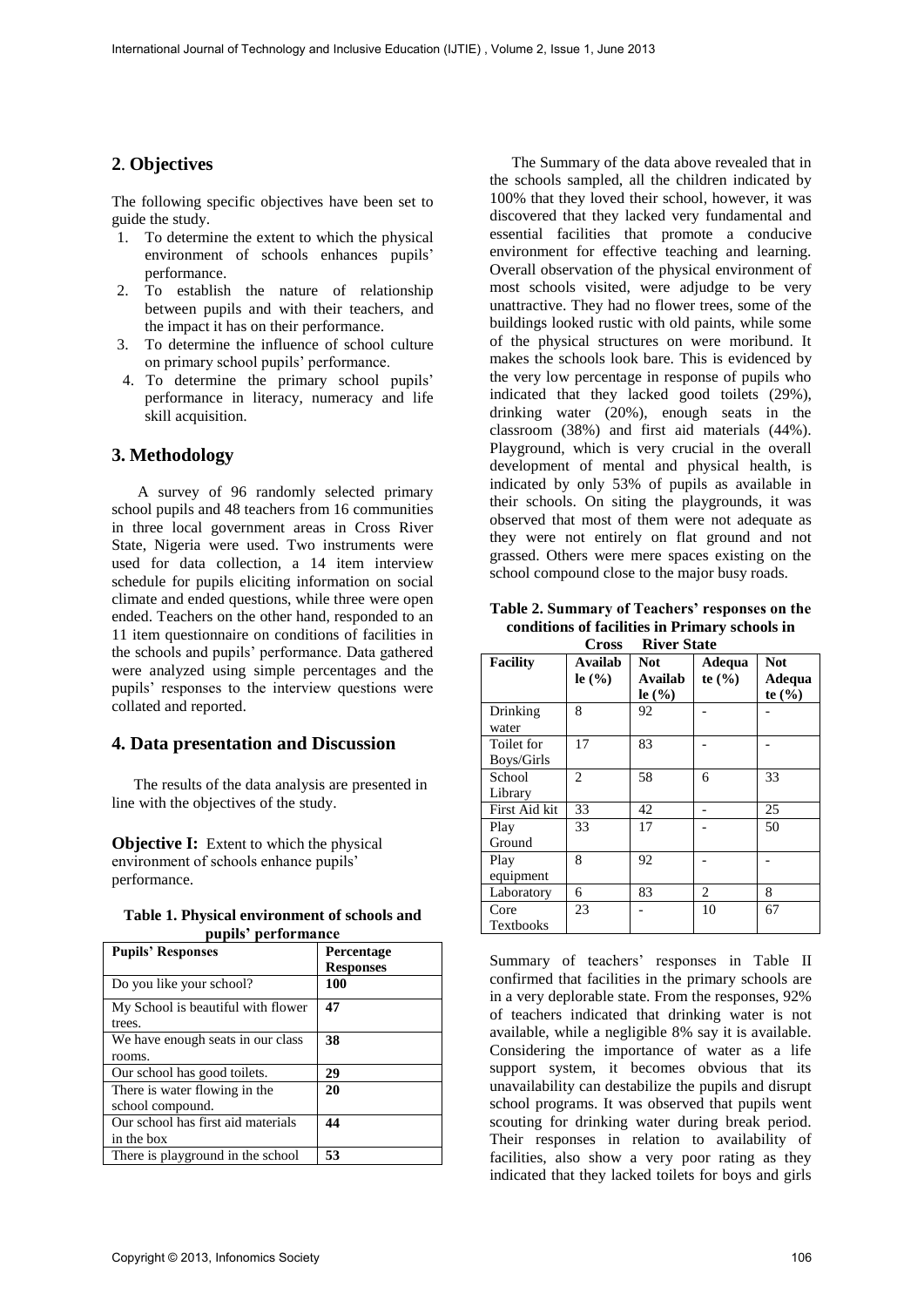(83%), school Library (58%), first aid kit (42%), play equipment (92%), laboratory(83%). For playground which 50% of teachers claimed was inadequate, they were in essence referring to an open field where the children go to play, and most often using dangerous objects such as sharp sticks and stones as a result of lack of play equipment. The physical and mental wellbeing of the pupils are thus not adequately catered for. Similarly, 66% of teachers responded that core textbooks were inadequate. It follows that if this were so, then pupils' performances which is dependent on such resources is sure to be poor.

To confirm the information provided by the teachers and pupils, the researchers went round to inspect the facilities and found that they were actually in a very deplorable state. Pupils even go into surrounding bushes to defecate as a result of unavailability or dilapidated toilet facilities. This exposes them to the danger of being bitten by reptiles.

**Objective II:** To establish the nature of relationship between pupils and with their teachers, and the impact it has on their performance.

**Table 3. Pupils' responses on relationships with teachers and between pupils** 

| <b>Pupils' Responses</b>    | <b>Percentage Responses</b> |
|-----------------------------|-----------------------------|
|                             | (%)                         |
| Our teachers treat us well  | 84                          |
| Our teachers encourage us   | 81                          |
| to learn                    |                             |
| There is no fighting in our | 11                          |
| school                      |                             |

Results on the table above shows that 84% of the pupils stated that their teachers teach them well, and 81% said that they encouraged them to learn. This revealed a high level of positive relationship between teachers and pupils, while only 11% indicated that there is no fighting in their school showing a significant negative relationship between pupils. To further probe the nature of existing relationship between teachers and pupils, the researchers through an interview, sought to know three things the pupils would want their teachers to stop doing for them to enjoy their schooling. The most frequently recurring responses were that the teachers should stop flogging them unnecessarily; teachers should love all the pupils equally and stop senior pupils from bullying the junior ones. Others were that teachers should stop using pupils for manual labour, both in the school compound and their personal farms, especially under the hot sun. They also wanted an end to corporal punishment, especially unjust punishment such as kneeling

down and carrying of cement blocks. They also would like their teachers to correct them, rather than abuse them verbally. These responses go to confirm that relationship with teachers is not cordial, the pupils dread most of their teachers¸ and could not imagine relating their problems to them. It also confirmed that the relationship between junior and senior pupils is strained. The pupils strongly appealed that their teachers should intervene as the threat of bullying is a major distraction to schooling. This result revealed that the entire interpersonal relationship between pupils and with their teachers is not healthy and would not enhance the performance of pupils.

**Objective III:** To determine the influence of school culture on primary school pupils' performance.

To determine the extent to which pupils considered school culture as an important factor in their academic performance, the researchers, in an in depth interview, sought to know what the pupils considered the appropriate inputs that would sustain their interest in school. Pupils' responses yielded information that bordered on provision of toilets, core textbooks, drinking water, and library stocked with books, sufficient seats for pupils as some of them sat on bare, and sometimes unplastered and dusty floor. They also craved for a good and beautiful learning environment, laboratory, provision of electricity, computers, enough classrooms, sporting equipment and school band. Pupils equally wanted their school compound to be fenced for adequate security as in some schools they claimed that hoodlums hang around to rob and chase both pupils and staff. They also wanted their teachers to show them love and correct them when they go wrong rather than beat or flog them. Further probing revealed that an aspect of the school culture was that teachers made pupils to work in both the school farm and their personal farms. They also made pupils to carry babies for the teachers as well as do domestic chores for them. These included going to market to shop for teachers on market days during school hours, picking vegetables and doing laundry for them. While teachers see these practices as normal, and part of the privileges they enjoy teaching in some of these rural schools, the pupils are unhappy because such practices interfere with their lesson periods and study time at school. On the site survey, revealed to the researchers that pupils had no seats, others had seats that were poorly constructed or make shift. Many pupils sat on the bare floor in often uncompleted or dilapidated buildings with leaking roofs and without windows. This entire dehumanizing scene and ways of doing things, which has become a norm, has greatly